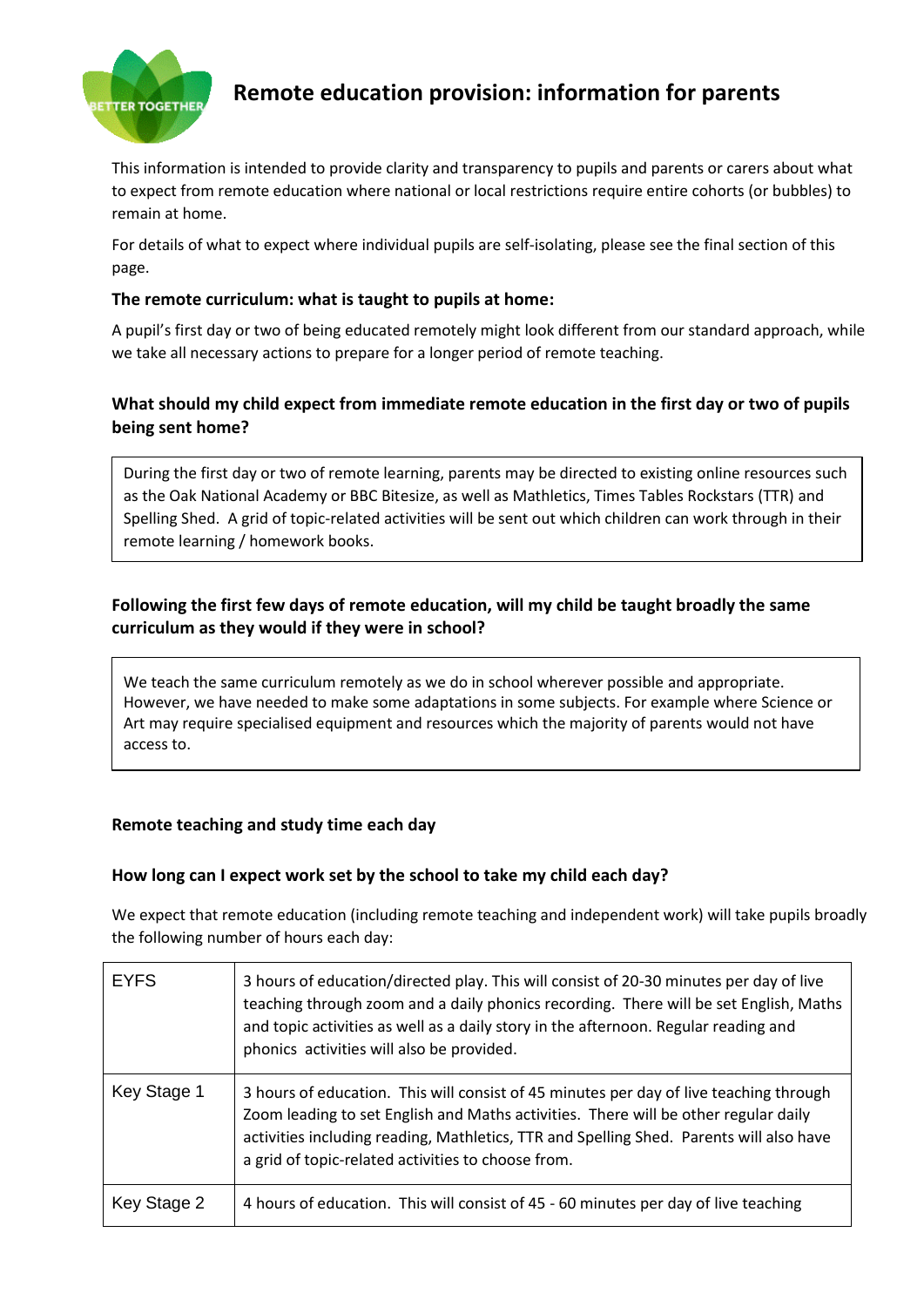| through Zoom leading to set English and Maths activities. There will be other regular    |
|------------------------------------------------------------------------------------------|
| dialy activities including reading, Mathletics, TTR and Spelling Shed. Parents will also |
|                                                                                          |
|                                                                                          |

## **Accessing remote education**

#### **How will my child access any online remote education you are providing?**

Live teaching will be through Zoom, with the links sent to parents through SchoolComms

Up to February half-term, work will be sent out through SchoolComms with printed copies available in school. Work can be submitted for feedback through Twitter, Dojo and email.

After February half-term, work will be sent out through SeeSaw, and work will only be able to be submitted through SeeSaw.

## **If my child does not have digital or online access at home, how will you support them to access remote education?**

We recognise that some pupils may not have suitable online access at home. We take the following approaches to support those pupils to access remote education:

Where the SLT find that a lack of ICT equipment is preventing children accessing online learning, the loan of a school laptop will be offered. In some cases, the child may be offered a place in school.

Data SIM cards can also be offered if a lack of data is the issue. If the problem is a lack of an internet connection, school will consider the loan of routers or dongles.

Printed copies of all materials are available from the office, however teachers endeavour to keep the need for printed resources to a minimum so children can work in their remote learning/homework books.

Where pupils do not have online access, work can be brought to the school office where teachers will pick it up after 72 hours quarantine to look through and give feedback, by phone if necessary.

#### **How will my child be taught remotely?**

We use a combination of the following approaches to teach pupils remotely: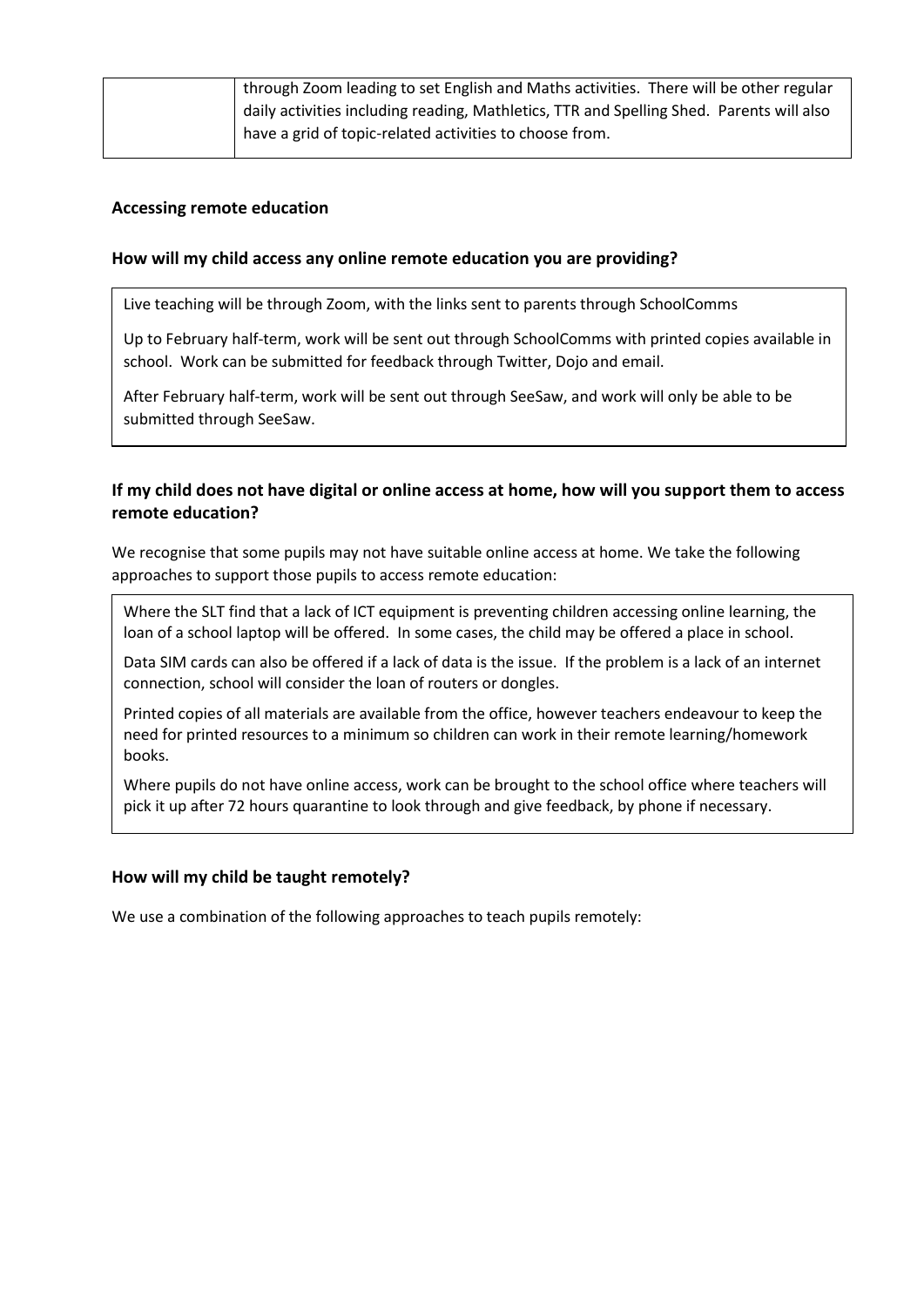- Live teaching (online lessons) between 45 60 mins each morning, covering phonics, SPAG, English and Maths.
- Recorded teaching (e.g. Oak National Academy lessons, video/audio recordings made by teachers) where this
- Printed paper packs produced by teachers (e.g. workbooks, worksheets)
- Textbooks and reading books pupils have at home
- Commercially available websites supporting the teaching of specific subjects or areas, including video clips or sequences
- Long-term project work and/or internet research activities (as per the [schools full opening](https://www.gov.uk/government/publications/actions-for-schools-during-the-coronavirus-outbreak/guidance-for-full-opening-schools#res)  [guidance,](https://www.gov.uk/government/publications/actions-for-schools-during-the-coronavirus-outbreak/guidance-for-full-opening-schools#res) schools full opening guidance, schools are expected to avoid an over-reliance on

#### **Engagement and feedback**

these approaches) and the set

#### **What are your expectations for my child's engagement and the support that we as parents and carers should provide at home?**

In this section, please set out briefly:

We expect that all children will attend the morning 'live' sessions unless there is a good reason not to. We understand that live online teaching is not the right approach for all children and that parents and carers are in the best position to make that decision.

We expect parents and carers to help their child get into a good routine for online learning and the follow-on work, including following the remote learning policy and the school's Dos and Don'ts document.

#### **How will you check whether my child is engaging with their work and how will I be informed if there are concerns?**

Teaching assistants keep a daily register of children who have attended the line online lessons.

If there are immediate concerns, the teacher will contact the parents directly.

Where it is noted that a child has not attended for several consecutive days, a member of the SLT will contact the parents to find out the reason why and help solve any problems.

Teachers give regular feedback via Dojo, Twitetr or email for work submitted, which after half term will be via SeeSaw.

#### **How will you assess my child's work and progress?**

Feedback can take many forms and may not always mean extensive written comments for individual children. For example, whole-class feedback or quizzes marked automatically via digital platforms are also valid and effective methods, amongst many others. Our approach to feeding back on pupil work is as follows: